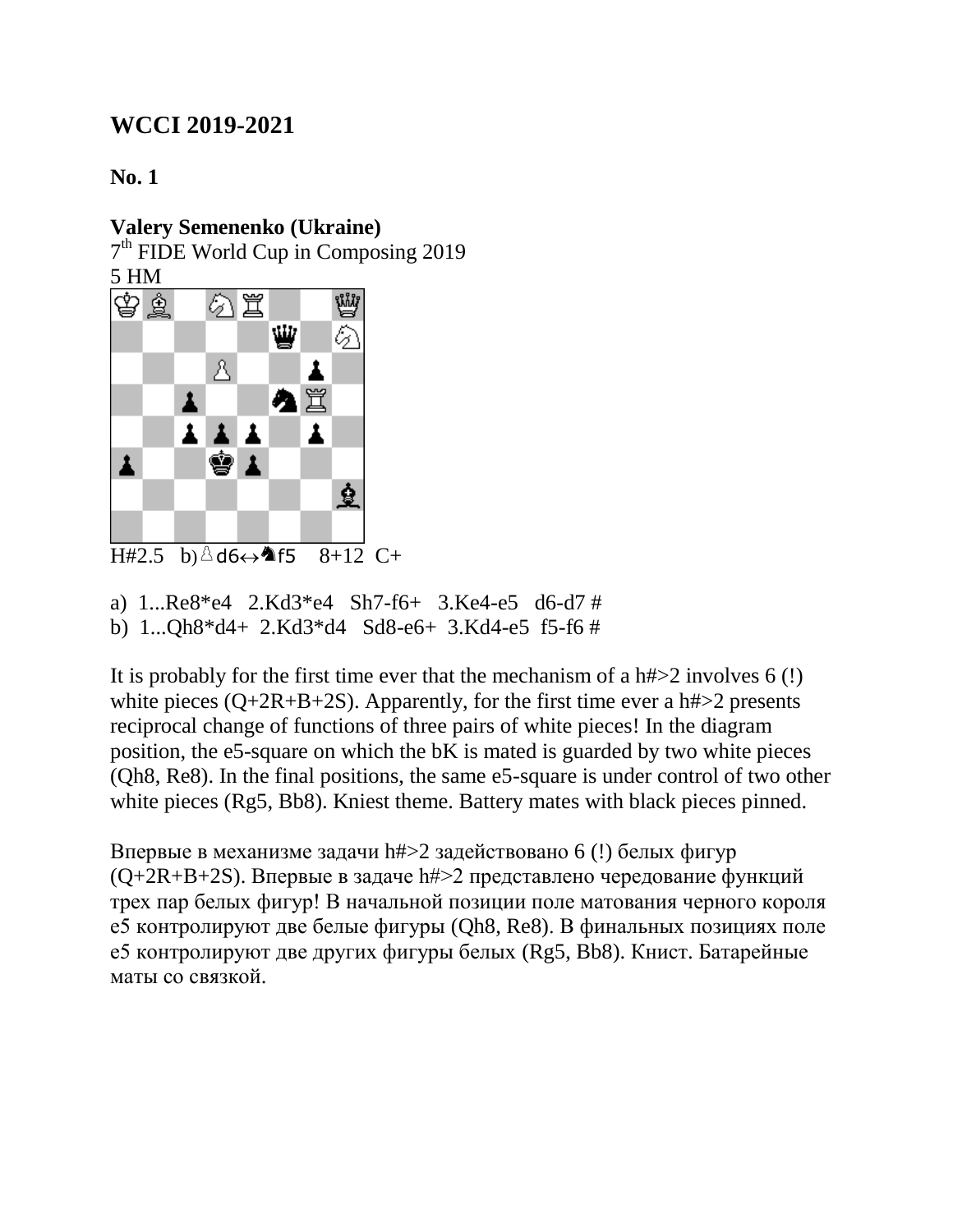## **No. 2**

### **Valery Semenenko (Ukraine)**

Mykola Kolesnik – 50 JT Problemist of Ukraine, 2019 1 st Prize



a) 1...Re8-d8! 2.d4\*e3 Rd8-d1 3.Sc8-e7! (Sc~?) Qe1-d2 4.Kb7-c8 Qd2-d7 # b) 1...Be8-b5! 2.c4-c3 Bb5-f1 3.Sa7-c6! (Sa~?) Qe1-e2 4.Kb7-a7 Qe2-a6 #

Turton. Complete analogy of play: Ambush, hideaway, self-unpin, come-and-go. Model mates.

Тертон. Полная аналогия игры: засада, хейдвей, саморазвязывание, "ушелпришел". Правильные маты.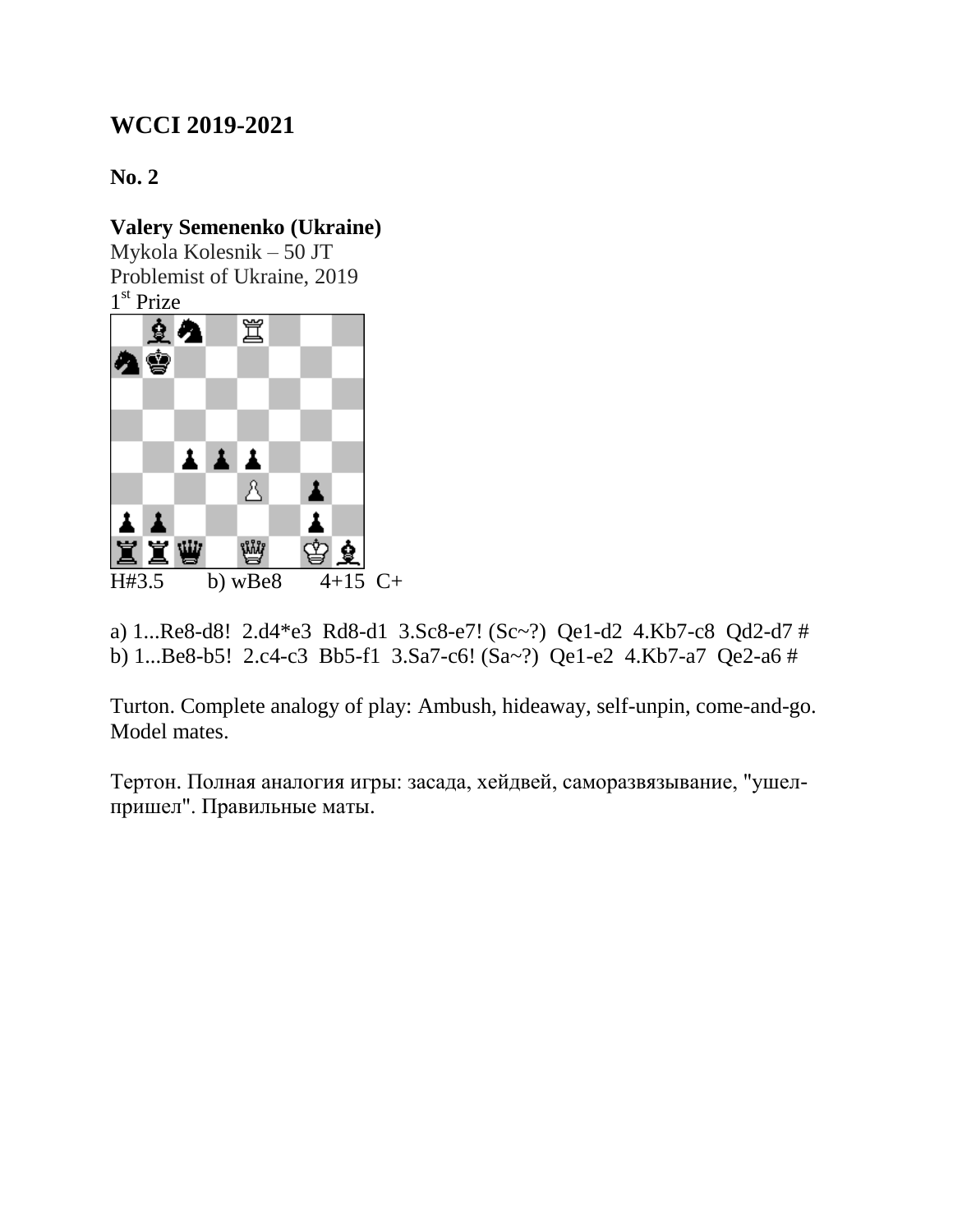**No. 3**

#### **Valery Semenenko (Ukraine)**

Andrey Lobusov – 70 MT Shakhmatnaya Kompozitsiya, 2021 1 st Prize



1...**b2-b4** 2.Kg6-f5 **d2-d4** 3.e5\*d4 **c2-c4** 4.Bh2-d6 **g2-g4**+ 5.Kf5-e5 **f2-f4** #

For the first time ever, a helpmate presents 5 (!) consecutive moves by white pawns from  $2<sup>nd</sup>$  to  $4<sup>th</sup>$  rank. Model mate.

Впервые в кооперативном жанре представлены 5 (!) последовательных ходов белых пешек со второй горизонтали на четвёртую. Правильный мат.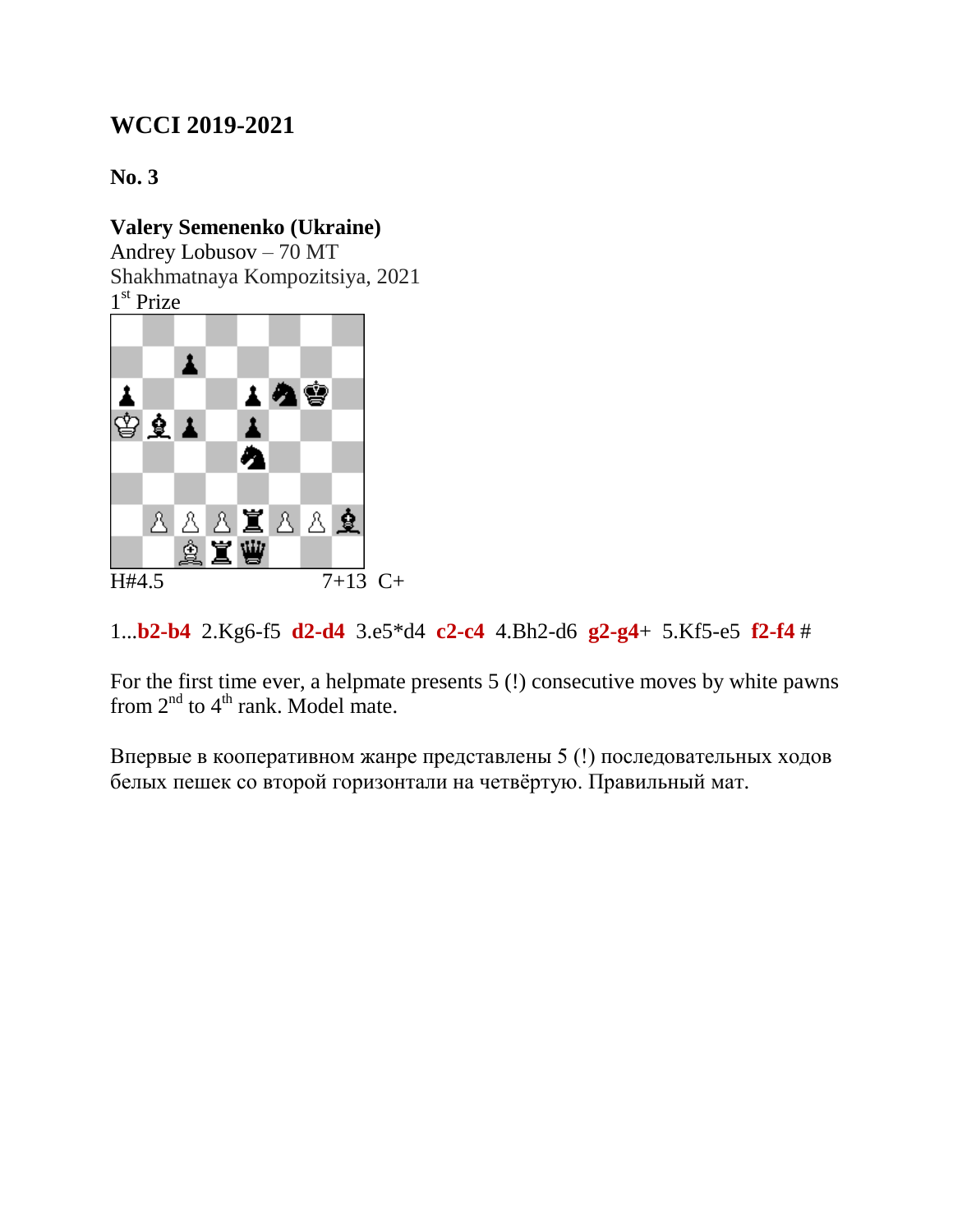**No. 4**

### **Valery Semenenko (Ukraine)**

International Day of Chess Composition Problemist of Ukraine, 2021

1 st Prize



1...Rh1-h4 2.Qg4-a4 Rh4-b4 3.Qa4-a7 Rb4-b8 4.Rb3-b7 Rb8\*h8 5.Rb7-e7 Rh8-g8 6.Qa7-d7 Rg8-g6 #

Probably the first-ever presentation of cyclic clearance by pieces of both sides (**bQ-wR, wR-bR, bR-bQ**). All thematic pairs of pieces are created in the course of the solution and play along three different lines.

Вероятно, впервые представлена тема циклической прокладки пути фигурами обеих сторон (**bQ-wR, wR-bR, bR-bQ**). Все тематические пары фигур создаются в процессе решения и играют по трем разным линиям.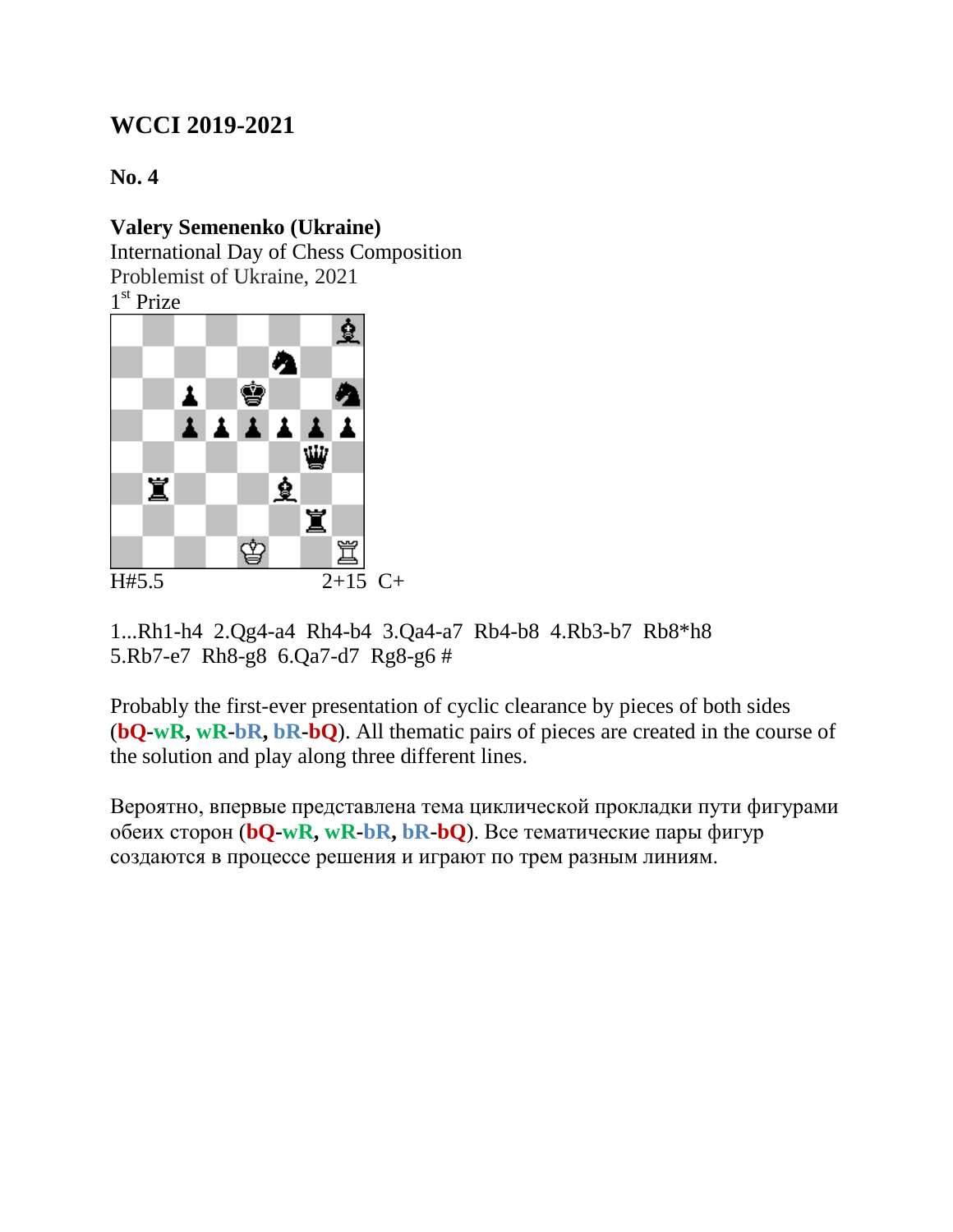**No. 5**

**Valery Semenenko (Ukraine)**  Yuri Belyakin – 100 MT, 2021

1 st Prize



1.b6\***c5** Sg4\*e5 2.Ra6-d6 Se5\*d7 3.Bc3-f6 Sd7\***c5** # 1.f5\***g4** Be8-h5 2.Be4-g6 f4\*g5 3.Bg6-f7 Bh5\***g4** # 1.Qe7\***e8** c5-c6 2.b6-b5 c6\*d7 3.Ra6-d6 d7\***e8**Q #

White delivers mate three times from squares on which his pieces are initially located. Remarkably, the black king stays on the same square. Cyclic Zilahi.

Белые трижды матуют с полей первоначального расположения своих фигур. При этом черный король находится на одном и том же поле. Циклический Зилахи.